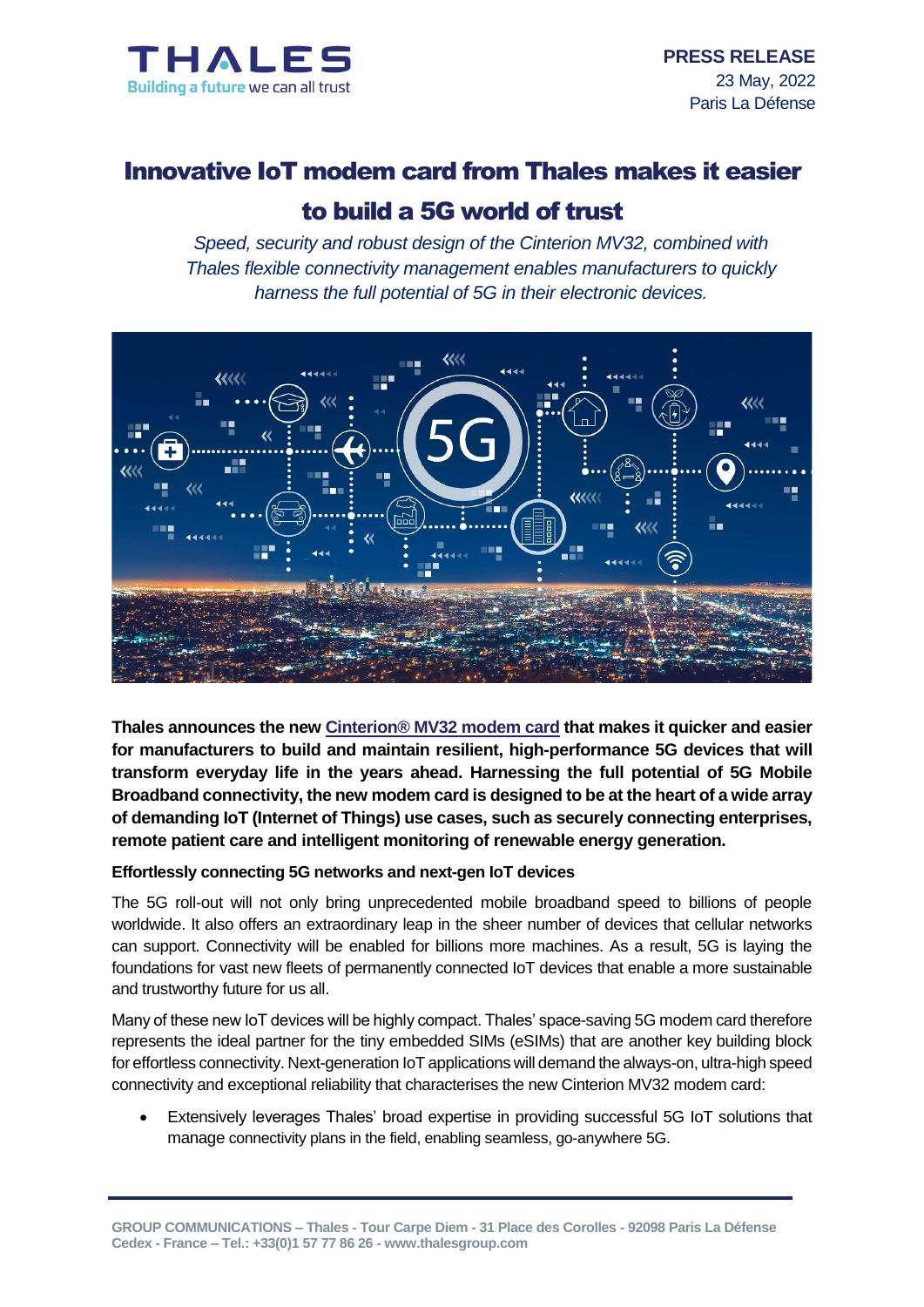

 Reliably delivers superior 5G cellular performance, thanks to industry's most advanced and optimized radio frequency design, to enable the ultra-high speed and low latency. 1

#### **Protecting against a new wave of cyber-threats**

For all its benefits, the distributed, virtualized, software-based design of many 5G networks also brings with it new vulnerabilities to cyber-attack. In response, the Cinterion MV32 5G modem card embodies Thales' unrivalled expertise and experience in bringing robust security and protection to the 5G domain:

- Leverages Thales' security-by-design philosophy and core expertise in robust cyber-protection – enabling dynamic protection of devices in the field and over the entire lifecycle through secure remote updates.
- Stringently and continuously penetration-tested by independent security experts.

*"We were able to be a first-mover in 5G branch networking devices, in part because Thales provided a great globally-certified solution with support to a wide variety of frequency bands. They also provided responsive support to our engineers and have been a reliable supplier even when everything else is in shortage. We look forward to deploying Thales' next-gen 5G SA MV32 into our devices in the coming year."* **Keith Chau, general manager, Peplink**

*"For our customers, the latest generation MV32 5G modem card represents just the right product at the right time. Manufacturers worldwide must look at 5G to enable revolutionary new IoT solutions that will touch every aspect of our lives. Our new solution makes it a cinch to embed this ultra-fast connectivity. There is no trade-off between speed, latency, reliability and cyberprotection: the compact MV32 delivers them all."* **Thierry Uguen, Director Product Management IoT at Thales** 

#### **<sup>1</sup>Further technical annotations**:

- The new Cinterion 5G data card leverages the industry-standard M.2 form factor for easy plug-andplay as well as the latest 3GPP Release 16 enhanced Mobile Broadband (eMBB) standard for peak performance.
- It consistently supports the highest levels of data throughput without overheating as a result of its sophisticated thermal design.
- Its radio frequency design also reduces complexity and increases reliability allowing the device to tap into the highest performance grade on the field, by leveraging the latest network deployments.

*To learn more, [join one of our virtual launch events](https://attendee.gotowebinar.com/rt/2111246366730343437?source=pr) on May 24 at 9:00 AM or 5:00 PM [LINK to:<https://attendee.gotowebinar.com/rt/2111246366730343437?source=pr> ]*

## **About Thales**

Thales (Euronext Paris: HO) is a global leader in advanced technologies, investing in digital and "deep tech" innovations – connectivity, big data, artificial intelligence, cybersecurity and quantum technologies – to build a confident future crucial for the development of our societies. The Group provides its customers – businesses, organizations and governments – in the defense, aeronautics, space, transport, and digital identity and security domains with solutions, services and products